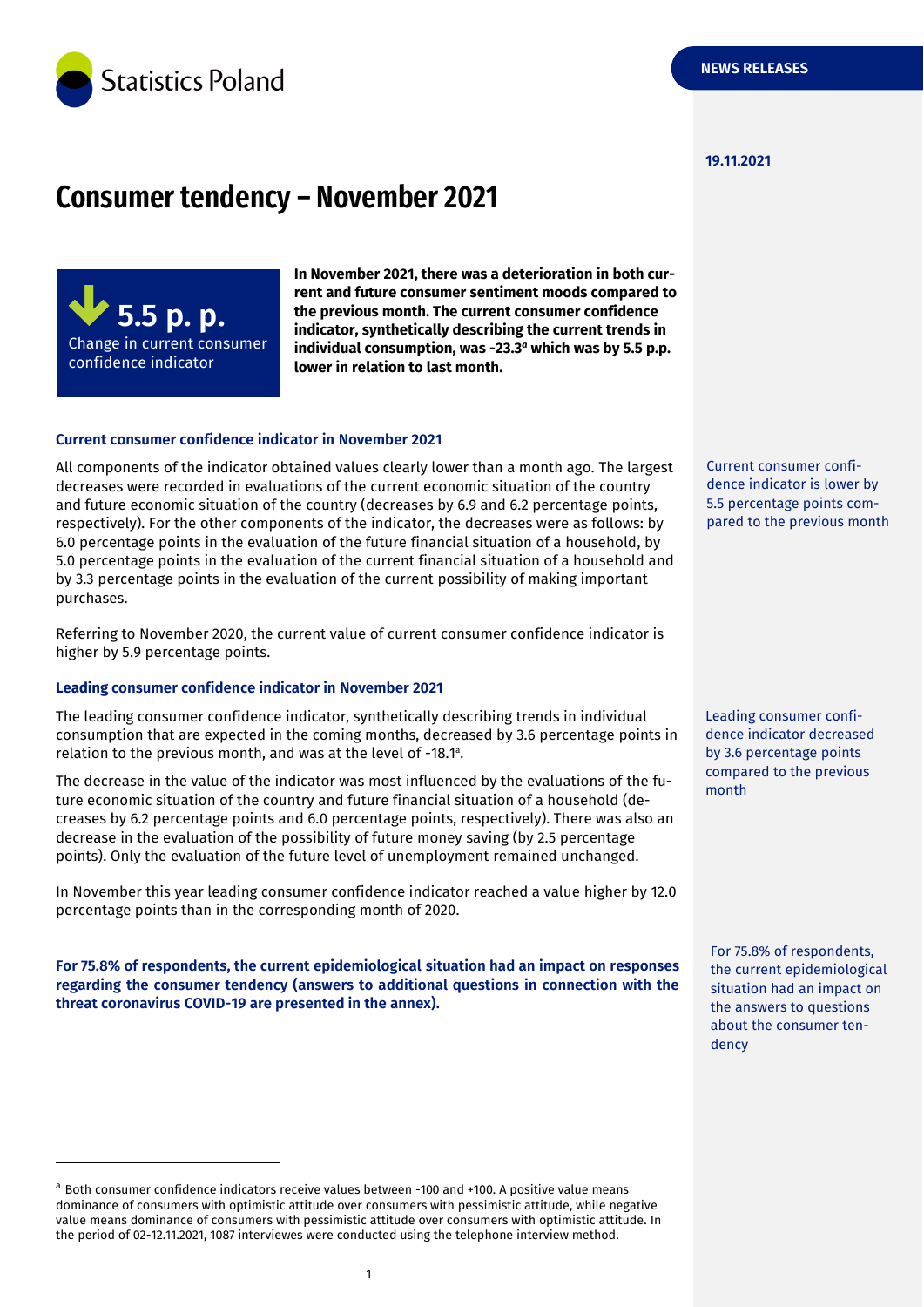#### **Table 1. Current consumer confidence indicator**

| Survey period                                                         |                                   | Changes in the house-<br>hold's financial condition: |          | Changes in general eco-<br>nomic situation of the<br>country: |          | Current ma-        | Current con-                  |  |
|-----------------------------------------------------------------------|-----------------------------------|------------------------------------------------------|----------|---------------------------------------------------------------|----------|--------------------|-------------------------------|--|
|                                                                       |                                   | over the                                             | over the | over the                                                      | over the | jor purcha-<br>ses | sumer confi-<br>dence indica- |  |
|                                                                       |                                   | last 12                                              | next 12  | last 12                                                       | next 12  |                    | tor                           |  |
|                                                                       | Year Quarter                      | months                                               | months   | months                                                        | months   |                    |                               |  |
|                                                                       | Month                             | a                                                    | b        | C                                                             | d        | e                  |                               |  |
|                                                                       | balance of evaluations in percent |                                                      |          |                                                               |          |                    |                               |  |
| <b>Years</b><br>2007<br>$-17.7$<br>$-10.9$<br>$-1.9$<br>$-6.6$<br>1.3 |                                   |                                                      |          |                                                               |          |                    |                               |  |
| 2008                                                                  |                                   | $-10.6$                                              | $-4.5$   | $-16.6$                                                       | $-9.7$   | 1.2                | $-7.1$<br>$-8.0$              |  |
| 2009                                                                  |                                   | $-18.1$                                              | $-11.1$  | $-40.0$                                                       | $-26.5$  | $-16.1$            | $-22.3$                       |  |
| 2010                                                                  |                                   | $-17.2$                                              | $-8.2$   | $-31.2$                                                       | $-18.9$  | $-9.2$             | $-16.9$                       |  |
| 2011                                                                  |                                   | $-22.4$                                              | $-14.6$  | $-41.5$                                                       | $-30.8$  | $-15.9$            | $-25.0$                       |  |
| 2012                                                                  |                                   | $-25.4$                                              | $-18.5$  | $-46.5$                                                       | $-38.0$  | $-19.3$            | $-29.5$                       |  |
| 2013                                                                  |                                   | $-21.9$                                              | $-13.6$  | $-45.2$                                                       | $-31.2$  | $-21.6$            | $-26.7$                       |  |
| 2014                                                                  |                                   | $-15.7$                                              | $-7.3$   | $-29.9$                                                       | $-18.4$  | $-13.7$            | $-17.0$                       |  |
| 2015                                                                  |                                   | $-10.7$                                              | $-2.8$   | $-21.5$                                                       | $-11.4$  | $-8.2$             | $-10.9$                       |  |
| 2016                                                                  |                                   | $-3.9$                                               | 0.9      | $-11.0$                                                       | $-9.4$   | $-2.5$             | $-5.2$                        |  |
| 2017                                                                  |                                   | 0.1                                                  | 2.8      | 1.8                                                           | $-1.8$   | 9.2                | 2.4                           |  |
| 2018                                                                  |                                   | 0.6                                                  | 3.6      | 8.7                                                           | 2.8      | 12.8               | 5.7                           |  |
| 2019                                                                  |                                   | 4.8                                                  | 6.3      | 9.7                                                           | 1.2      | 16.4               | 7.7                           |  |
| 2020                                                                  |                                   | $-6.5$                                               | $-8.4$   | $-24.9$                                                       | $-29.1$  | $-13.4$            | $-16.4$                       |  |
|                                                                       |                                   |                                                      |          | Quarters                                                      |          |                    |                               |  |
| 2020                                                                  | $\mathbf{I}$                      | 1.8                                                  | 2.0      | 2.4                                                           | $-8.7$   | 13.1               | 2.1                           |  |
|                                                                       | Ш                                 | $-9.5$                                               | $-19.7$  | $-32.3$                                                       | $-47.8$  | $-34.0$            | $-28.7$                       |  |
|                                                                       | Ш                                 | $-5.9$                                               | $-4.6$   | $-27.8$                                                       | $-21.7$  | $-12.7$            | $-14.6$                       |  |
|                                                                       | IV                                | $-12.4$                                              | $-11.5$  | $-41.9$                                                       | $-38.0$  | $-19.8$            | $-24.7$                       |  |
| 2021                                                                  | $\mathbf{I}$                      | $-13.2$                                              | $-8.9$   | $-48.4$                                                       | $-34.1$  | $-17.7$            | $-24.4$                       |  |
|                                                                       | Ш                                 | $-8.5$                                               | $-5.2$   | $-38.6$                                                       | $-22.7$  | $-11.5$            | $-17.3$                       |  |
|                                                                       | Ш                                 | $-6.7$                                               | $-4.3$   | $-29.9$                                                       | $-20.3$  | $-7.3$             | $-13.7$                       |  |
|                                                                       |                                   |                                                      |          | Months                                                        |          |                    |                               |  |
| 2020                                                                  | 08                                | $-4.4$                                               | $-5.1$   | $-29.4$                                                       | $-24.4$  | $-12.6$            | $-15.2$                       |  |
|                                                                       | 09                                | $-7.8$                                               | $-5.5$   | $-29.7$                                                       | $-22.4$  | $-9.8$             | $-15.0$                       |  |
|                                                                       | 10                                | $-9.0$                                               | $-8.9$   | $-33.7$                                                       | $-31.4$  | $-17.1$            | $-20.0$                       |  |
|                                                                       | 11                                | $-13.2$                                              | $-15.5$  | $-46.2$                                                       | $-45.9$  | $-25.1$            | $-29.2$                       |  |
|                                                                       | 12                                | $-15.0$                                              | $-9.9$   | $-45.7$                                                       | -36.7    | $-17.1$            | $-24.9$                       |  |
| 2021                                                                  | 01                                | $-12.9$                                              | $-11.1$  | $-48.6$                                                       | $-35.7$  | $-17.1$            | $-25.1$                       |  |
|                                                                       | 02                                | $-13.2$                                              | $-7.8$   | $-50.2$                                                       | $-35.0$  | $-20.0$            | $-25.2$                       |  |
|                                                                       | 03                                | $-13.4$                                              | $-7.7$   | $-46.3$                                                       | $-31.5$  | $-16.0$            | $-23.0$                       |  |
|                                                                       | 04                                | $-11.9$                                              | $-8.1$   | $-44.5$                                                       | $-31.4$  | $-16.7$            | $-22.5$                       |  |
|                                                                       | 05                                | $-5.7$                                               | $-3.1$   | $-37.3$                                                       | $-16.7$  | $-10.1$            | $-14.6$                       |  |
|                                                                       | 06                                | $-8.0$                                               | $-4.3$   | $-33.9$                                                       | $-20.0$  | $-7.8$             | $-14.8$                       |  |
|                                                                       | 07                                | $-6.2$                                               | $-3.5$   | $-31.6$                                                       | $-20.1$  | $-6.1$             | $-13.5$                       |  |
|                                                                       | 08                                | $-6.1$                                               | $-4.2$   | $-31.0$                                                       | $-20.0$  | $-11.6$            | $-14.6$                       |  |
|                                                                       | 09                                | $-7.7$                                               | $-5.1$   | $-27.2$                                                       | $-20.8$  | $-4.3$             | $-13.0$                       |  |
|                                                                       | 10                                | $-8.6$                                               | $-9.8$   | $-30.1$                                                       | $-28.0$  | $-12.3$            | $-17.8$                       |  |
|                                                                       | 11                                | $-13.6$                                              | $-15.8$  | $-37.0$                                                       | $-34.2$  | $-15.6$            | $-23.3$                       |  |
|                                                                       |                                   |                                                      |          |                                                               |          |                    |                               |  |

Current consumer confidence indicator is the average of balances of evaluations changes in the household's financial condition, changes in general economic situation of the country and currently made major purchases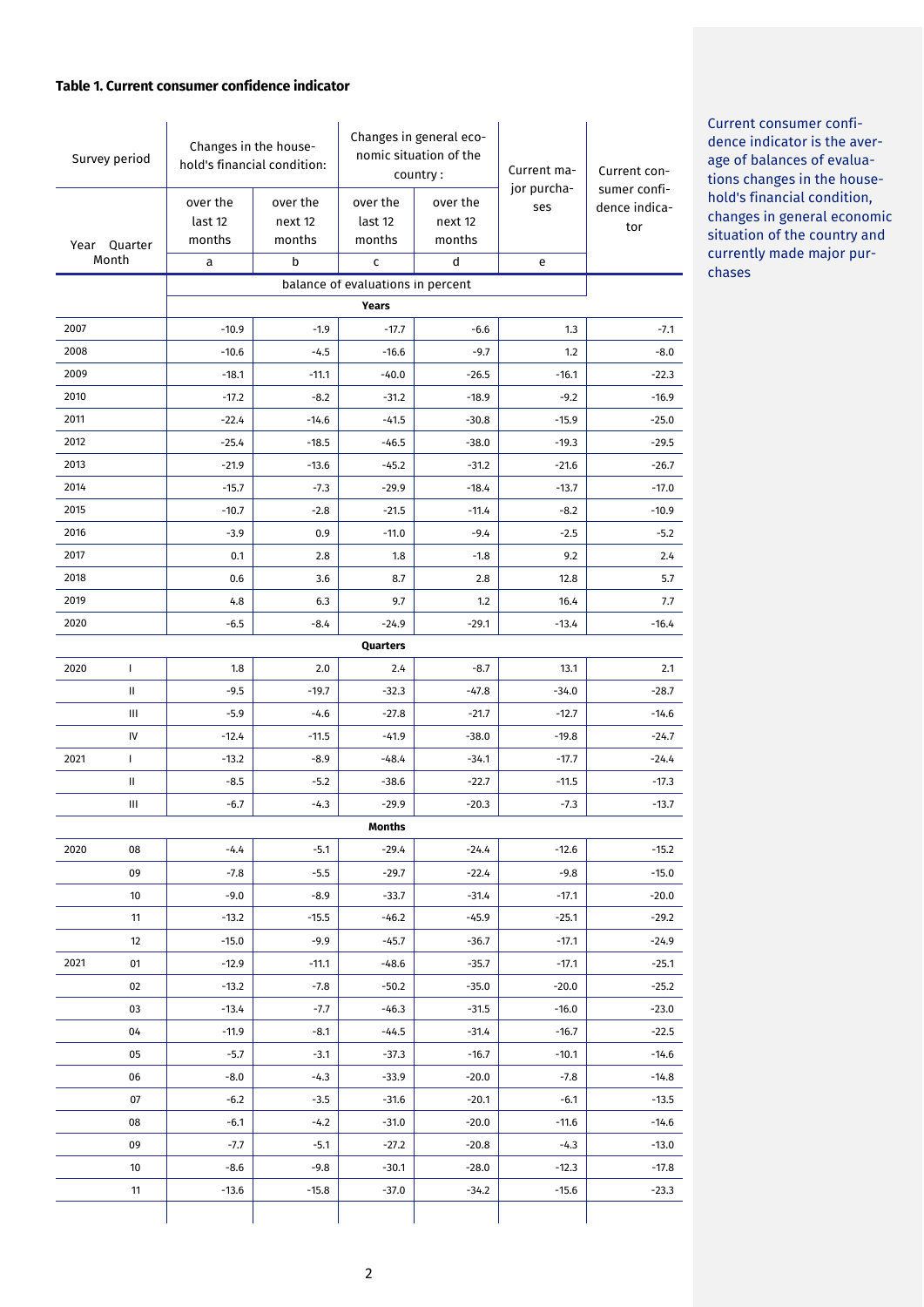

#### **Chart 1. Current consumer confidence indicator and its component values by month in 2018–2021**

**Chart 2. Current consumer confidence indicator and its component values by years**



\*\* April, July, October

| Current consumer confidence indicator ( )                                           |
|-------------------------------------------------------------------------------------|
| Changes in the household's financial condition over the last 12 months              |
| Changes in the household's financial condition over the next 12 months              |
| Changes in general economic situation of the country over the last 12 months        |
| <b>Changes in general economic situation of the country over the next 12 months</b> |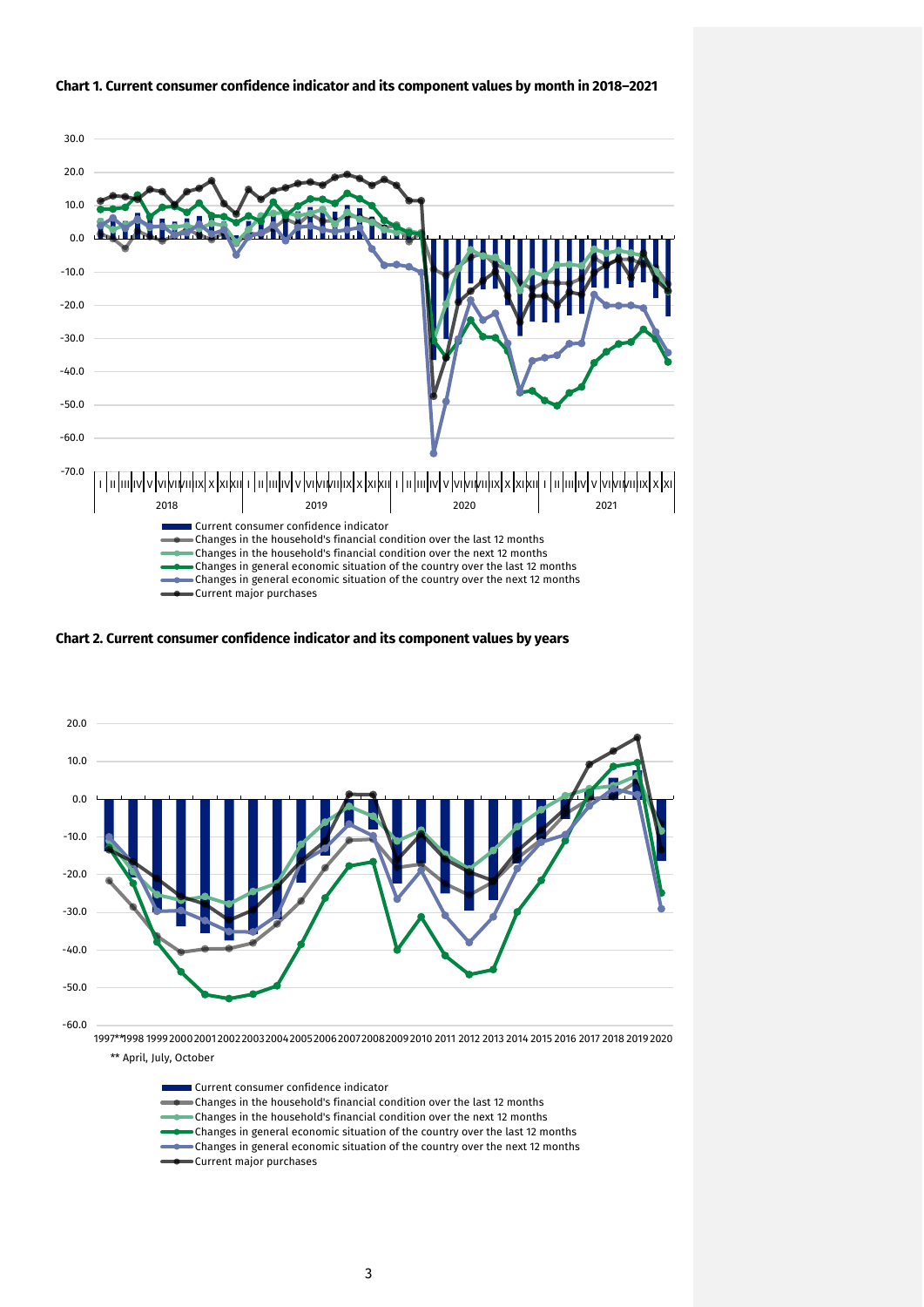# **Table 2. Leading consumer confidence indicator**

| Survey period<br>Quarter<br>Year<br>Month |    | Changes in the<br>household's fi-<br>nancial condi-<br>tion<br>b | Changes in gen-<br>eral economic<br>situation of the<br>country<br>d | Changes in unem-<br>ployment (with in-<br>verted sign)<br>f | Propensity<br>to save (in<br>future)<br>g | Leading<br>consumer<br>confidence<br>indicator |  |
|-------------------------------------------|----|------------------------------------------------------------------|----------------------------------------------------------------------|-------------------------------------------------------------|-------------------------------------------|------------------------------------------------|--|
| balance of evaluations in percent         |    |                                                                  |                                                                      |                                                             |                                           |                                                |  |
| Years                                     |    |                                                                  |                                                                      |                                                             |                                           |                                                |  |
| 2006                                      |    | $-6.1$                                                           | $-13.0$                                                              | $-6.3$                                                      | $-48.3$                                   | $-18.5$                                        |  |
| 2007                                      |    | $-1.9$                                                           | $-6.6$                                                               | 17.6                                                        | $-40.7$                                   | $-7.9$                                         |  |
| 2008                                      |    | $-4.5$                                                           | $-9.7$                                                               | 5.1                                                         | $-37.2$                                   | $-11.6$                                        |  |
| 2009                                      |    | $-11.1$                                                          | $-26.5$                                                              | $-54.6$                                                     | $-37.1$                                   | $-32.5$                                        |  |
| 2010                                      |    | $-8.2$                                                           | $-18.9$                                                              | $-34.4$                                                     | $-32.0$                                   | $-23.5$                                        |  |
| 2011                                      |    | $-14.6$                                                          | $-30.8$                                                              | $-37.0$                                                     | $-36.1$                                   | $-29.8$                                        |  |
| 2012                                      |    | $-18.5$                                                          | $-38.0$                                                              | $-53.3$                                                     | $-36.9$                                   | $-36.7$                                        |  |
| 2013                                      |    | $-13.6$                                                          | $-31.2$                                                              | $-53.7$                                                     | $-36.1$                                   | $-33.7$                                        |  |
| 2014                                      |    | $-7.3$                                                           | $-18.4$                                                              | $-31.1$                                                     | $-30.5$                                   | $-21.8$                                        |  |
| 2015                                      |    | $-2.8$                                                           | $-11.4$                                                              | $-19.7$                                                     | $-26.3$                                   | $-15.1$                                        |  |
| 2016                                      |    | 0.9                                                              | $-9.4$                                                               | $-7.8$                                                      | $-18.0$                                   | $-8.6$                                         |  |
| 2017                                      |    | 2.8                                                              | $-1.8$                                                               | 8.5                                                         | $-10.6$                                   | $-0.3$                                         |  |
| 2018                                      |    | 3.6                                                              | 2.8                                                                  | 12.6                                                        | $-7.5$                                    | 2.9                                            |  |
| 2019                                      |    | 6.3                                                              | 1.2                                                                  | 7.7                                                         | 0.8                                       | 4.0                                            |  |
| 2020                                      |    | $-8.4$                                                           | $-29.1$                                                              | $-39.4$                                                     | $-0.9$                                    | $-19.5$                                        |  |
|                                           |    |                                                                  |                                                                      | Quarters                                                    |                                           |                                                |  |
| 2020                                      | L  | 2.0                                                              | $-8.7$                                                               | 0.3                                                         | $-0.4$                                    | $-1.7$                                         |  |
|                                           | Ш  | $-19.7$                                                          | $-47.8$                                                              | $-68.9$                                                     | $-8.8$                                    | $-36.3$                                        |  |
|                                           | Ш  | $-4.6$                                                           | $-21.7$                                                              | $-38.5$                                                     | 3.5                                       | $-15.3$                                        |  |
|                                           | IV | $-11.5$                                                          | $-38.0$                                                              | $-50.7$                                                     | 2.1                                       | $-24.5$                                        |  |
| 2021                                      | L  | $-8.9$                                                           | $-34.1$                                                              | $-47.4$                                                     | 3.4                                       | $-21.7$                                        |  |
|                                           | Ш  | $-5.2$                                                           | $-22.7$                                                              | $-25.6$                                                     | 3.3                                       | $-12.6$                                        |  |
|                                           | Ш  | $-4.3$                                                           | $-20.3$                                                              | $-11.5$                                                     | 2.5                                       | $-8.4$                                         |  |
|                                           |    |                                                                  |                                                                      | Months                                                      |                                           |                                                |  |
| 2020                                      | 06 | $-8.9$                                                           | $-30.1$                                                              | $-55.8$                                                     | $-0.6$                                    | $-23.9$                                        |  |
|                                           | 07 | $-3.3$                                                           | $-18.4$                                                              | $-37.0$                                                     | 4.4                                       | $-13.6$                                        |  |
|                                           | 08 | $-5.1$                                                           | $-24.4$                                                              | $-40.3$                                                     | 4.0                                       | $-16.5$                                        |  |
|                                           | 09 | $-5.5$                                                           | $-22.4$                                                              | $-38.2$                                                     | 2.2                                       | $-16.0$                                        |  |
|                                           | 10 | $-8.9$                                                           | $-31.4$                                                              | $-40.8$                                                     | 4.3                                       | $-19.2$                                        |  |
|                                           | 11 | $-15.5$                                                          | $-45.9$                                                              | $-58.8$                                                     | $-0.4$                                    | $-30.1$                                        |  |
|                                           | 12 | $-9.9$                                                           | $-36.7$                                                              | $-52.4$                                                     | 2.4                                       | $-24.2$                                        |  |
| 2021                                      | 01 | $-11.1$                                                          | $-35.7$                                                              | $-49.5$                                                     | 5.2                                       | $-22.7$                                        |  |
|                                           | 02 | $-7.8$                                                           | $-35.0$                                                              | $-48.7$                                                     | 2.4                                       | $-22.3$                                        |  |
|                                           | 03 | $-7.7$                                                           | $-31.5$                                                              | $-43.9$                                                     | 2.5                                       | $-20.2$                                        |  |
|                                           | 04 | $-8.1$                                                           | $-31.4$                                                              | $-42.5$                                                     | 2.9                                       | $-19.8$                                        |  |
|                                           | 05 | $-3.1$                                                           | $-16.7$                                                              | $-20.6$                                                     | 4.8                                       | $-8.9$                                         |  |
|                                           | 06 | $-4.3$                                                           | $-20.0$                                                              | $-13.7$                                                     | 2.2                                       | $-9.0$                                         |  |
|                                           | 07 | $-3.5$                                                           | $-20.1$                                                              | $-12.3$                                                     | 3.0                                       | $-8.2$                                         |  |
|                                           | 08 | $-4.2$                                                           | $-20.0$                                                              | $-11.3$                                                     | 0.3                                       | $-8.8$                                         |  |
|                                           | 09 | $-5.1$                                                           | $-20.8$                                                              | $-10.9$                                                     | 4.4                                       | $-8.1$                                         |  |
|                                           | 10 | $-9.8$                                                           | $-28.0$                                                              | $-14.0$                                                     | $-6.0$                                    | $-14.5$                                        |  |
|                                           | 11 | $-15.8$                                                          | $-34.2$                                                              | $-14.0$                                                     | $-8.5$                                    | $-18.1$                                        |  |

Leading consumer confidence indicator is the average of balances of evaluations changes in the household's financial condition, general economic situation of the country, trends in the level of unemployment (with inverted sign) and saving money in the next 12 months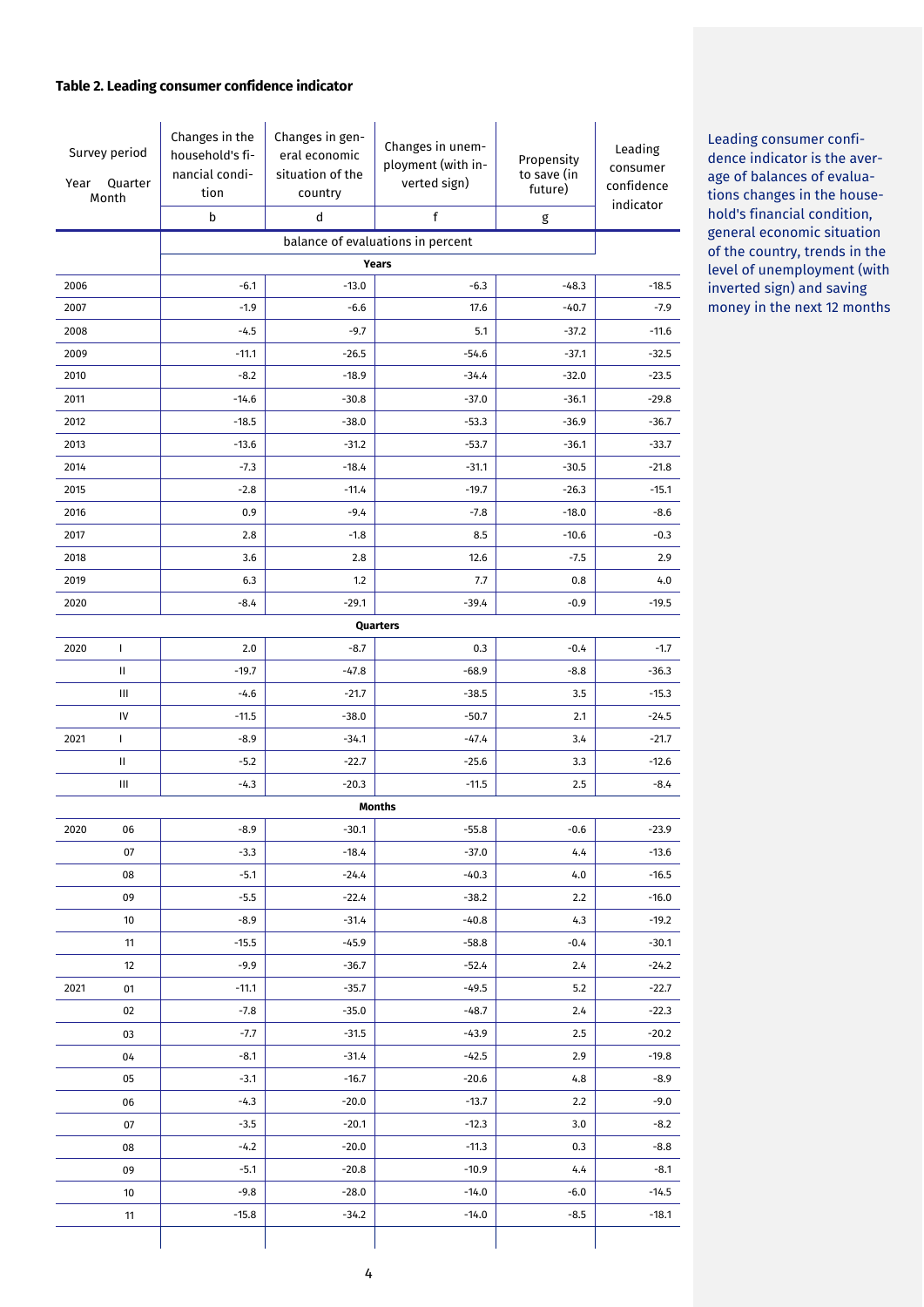

#### **Chart 3. Leading consumer confidence indicator and its component values by month in 2018–2021**





Leading consumer confidence indicator

- Changes in the household's financial condition over the next 12 month
- Changes in general economic situation of the country over the next 12 months
- Changes in unemployment (with inverted sign)
- Propensity to save (in future)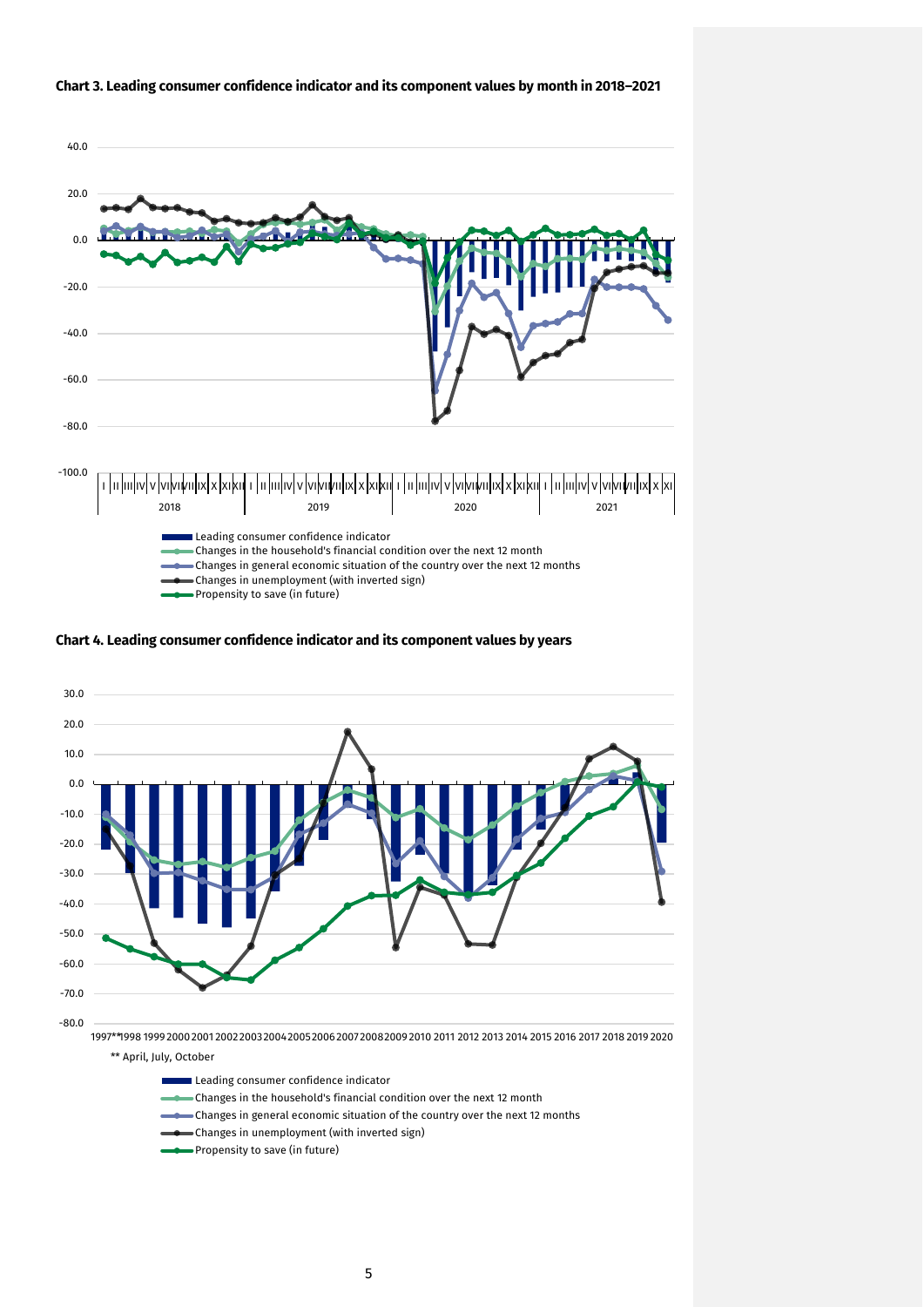# **Annex**

# **Additional questions in relation to the epidemiological situation (threat of COVID-19 coronavirus)**

**75.8 %**  respondents declared the impact of the epidemiological situation on responses regarding the consumer tendency (in October it was 76.4%)

**In November 2021, for 32.5% of respondents, the current epidemiological situation poses a big threat for the health of the population of Poland as a whole (increase of 7.3 percentage points compared to the previous month).** 

# **Impact of the current epidemiological situation on responses to the consumer tendency**

From among respondents declaring the impact of the epidemiological situation on responses regarding the consumer tendency, 55.1% described it as moderate and 20.7% as significant. For 24.2% of respondents, the current situation had no impact on the answers.

**Chart 1. Impact of current epidemiological situation (COVID-19 coronavirus) on responses - response structure (%)**



20.7% of respondents declared a significant impact of the epidemiological situation on responses regarding the consumer tendency

# **Fear of losing a job or stopping running your own business due to the current epidemiological situation**

Among the employed (57.4% of respondents), 4.1% of respondents have a definite fear of losing their job or stopping their own business. For the "possible" and "rather not" options, the response rate was 14.6% and 38.4%, respectively. The percentage of working people who do not have any concerns is 39.3%. A small number of working respondents (3.6%) had no opinion.

4.1% of respondents expressed a definite fear of losing their job or stopping their own business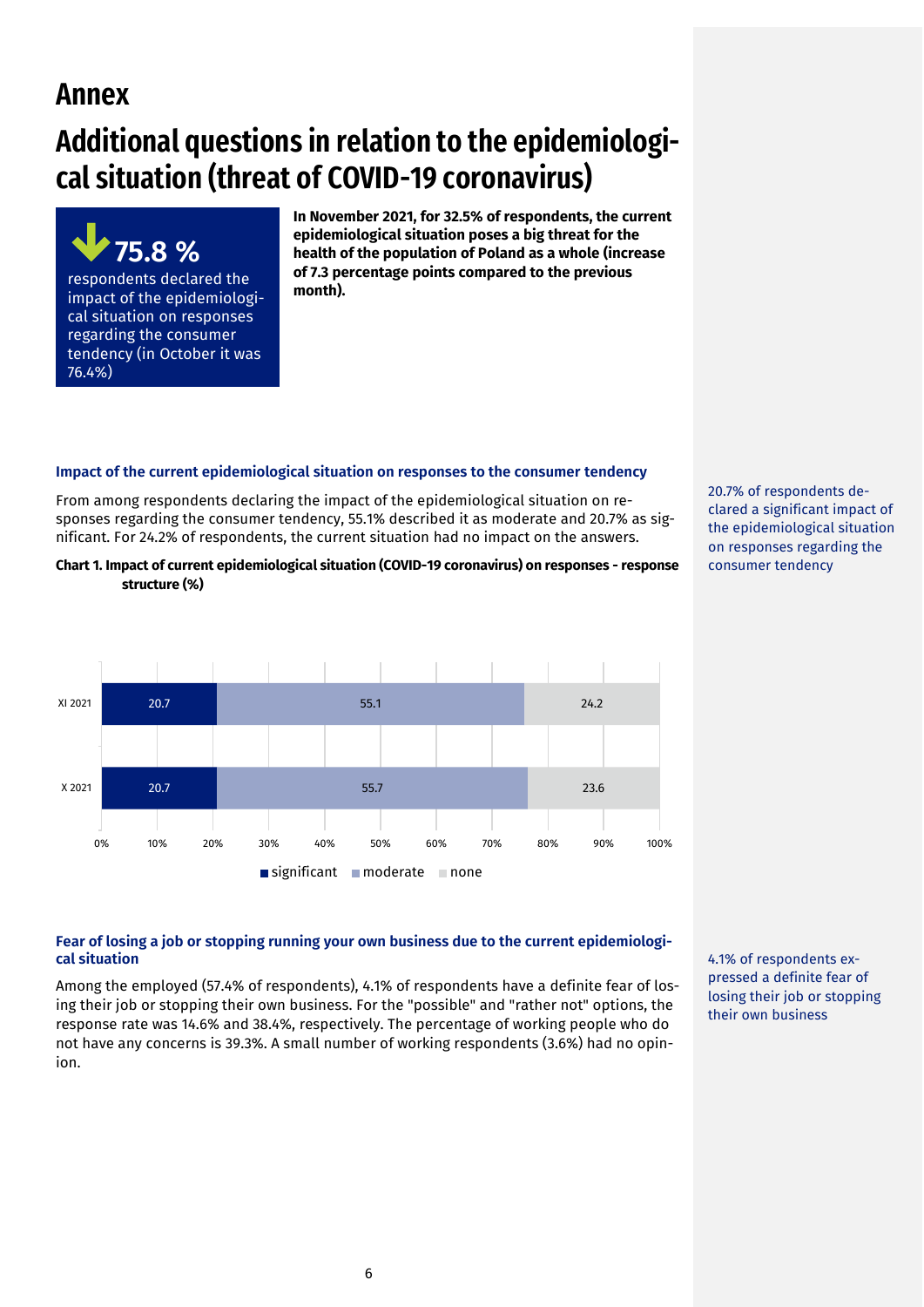

# **Chart 2. Fear of losing your job or stopping your own business due to the current epidemiological situation (COVID-19 coronavirus) - structure of responses for employees (%)**

# **What threat is the current epidemiological situation for the health of the population of Poland as a whole**

For 32.5% of respondents, the current epidemiological situation poses a big threat to the health of the Polish population as a whole. The average threat is felt by 52.2% of respondents. A small threat is declared by 13.1%, while only 2.2% of respondents said there was no threat.





According to 32.5% of respondents, the current epidemiological situation poses a big threat to the health of the Polish population as a whole

# **What threat is the current epidemiological situation for personal health**

For 22.0% of respondents, the current epidemiological situation is a big threat to their personal health. 52.9% of respondents feel an average threat. 21.3% declare a small threat, while 3.8% of respondents said no threat.

For 22.0% of respondents, the current epidemiological situation is a big threat to their personal health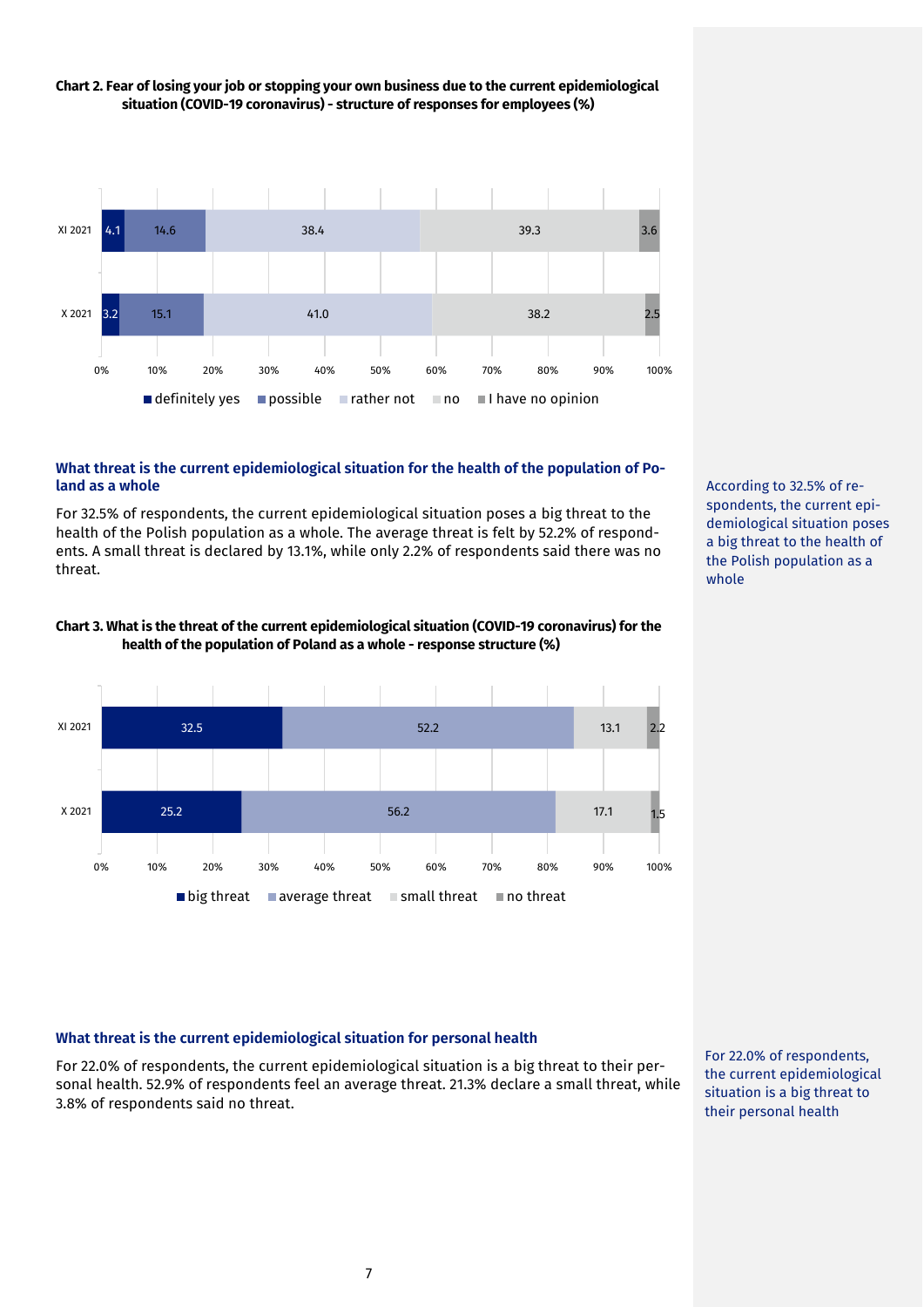

#### **Chart 4. What is the threat of the current epidemiological situation (COVID-19 coronavirus) for personal health - response structure (%)**

# **What threat is the current epidemiological situation for the economy in Poland**

According to 44.5% of respondents, the current epidemiological situation is a big threat to the economy in Poland. The average threat to the economy is felt by 45.5% of respondents. Only 8.8% declare a small threat, while barely 1.2% of respondents declare no threat.



# **Chart 5. What is the threat of the current epidemiological situation (COVID-19 coronavirus) for the economy in Poland - response structure (%)**



#### **What threat is the current epidemiological situation for personal financial situation**

For 14.9% of respondents, the current epidemiological situation is a big threat to their personal financial situation. The average threat is felt by 39.6% of those who answered the questions about the consumer tendency. A small threat is declared by 29.7%, while no threat was stated by 15.8% of respondents.

For 14.9% of respondents, the current epidemiological situation is a big threat to their personal financial situation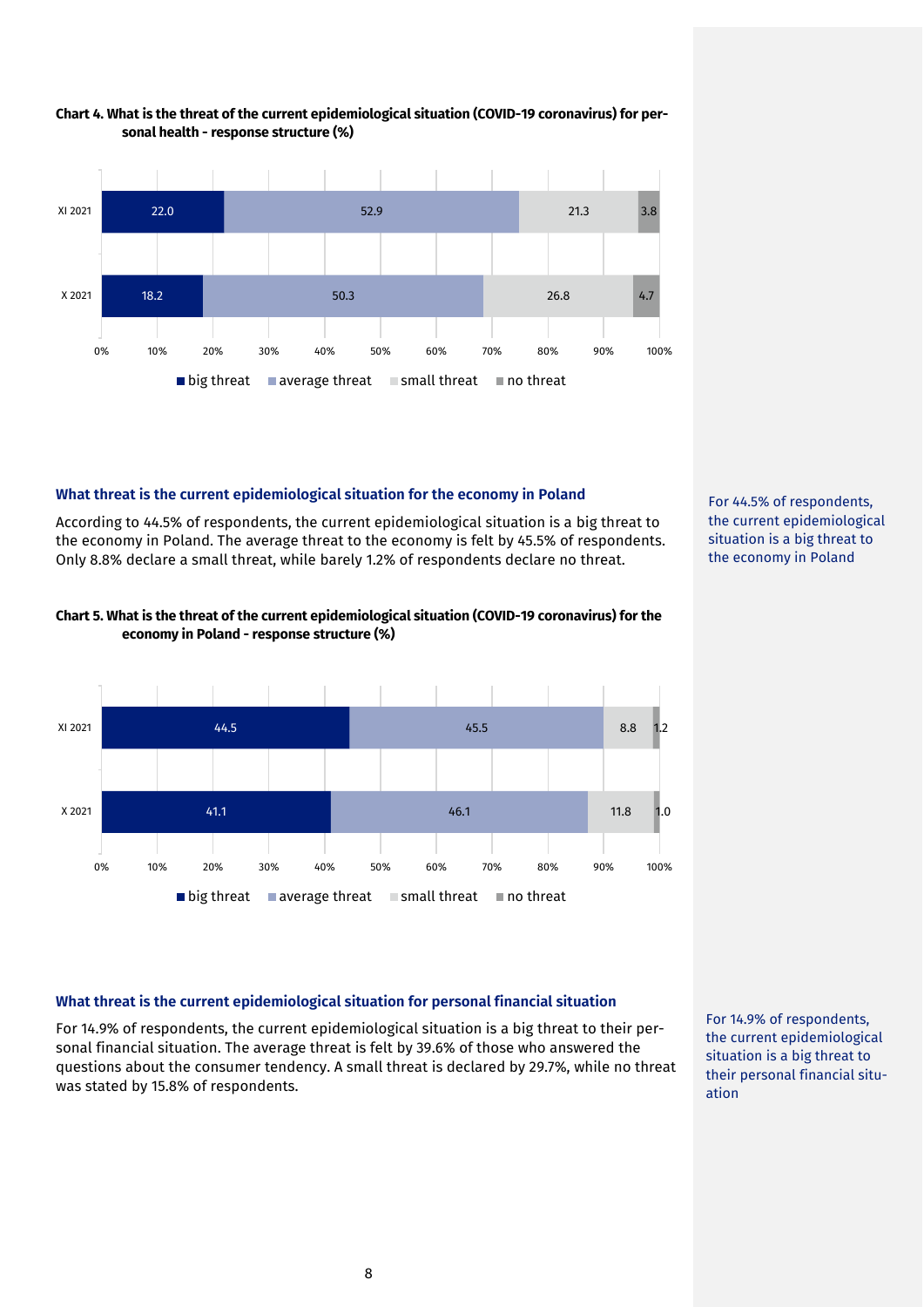

# **Chart 6. What is the threat of the current epidemiological situation (COVID-19 coronavirus) for your personal financial situation - structure of responses (%)**

#### **What threat is the current epidemiological situation for everyday life in the local community**

For 17.7% of respondents, the current epidemiological situation is a big threat to everyday life in the local community. The average threat is felt by 57.0% of those who answered the questions about the consumer tendency. 22.5% declare a small threat, while only 2.8% of respondents declare no threat.

# **Chart 7. What is the threat of the current epidemiological situation (COVID-19 coronavirus) for everyday life in your local community - response structure (%)**



For 17.7% of respondents, the current epidemiological situation is a big threat to everyday life in the local community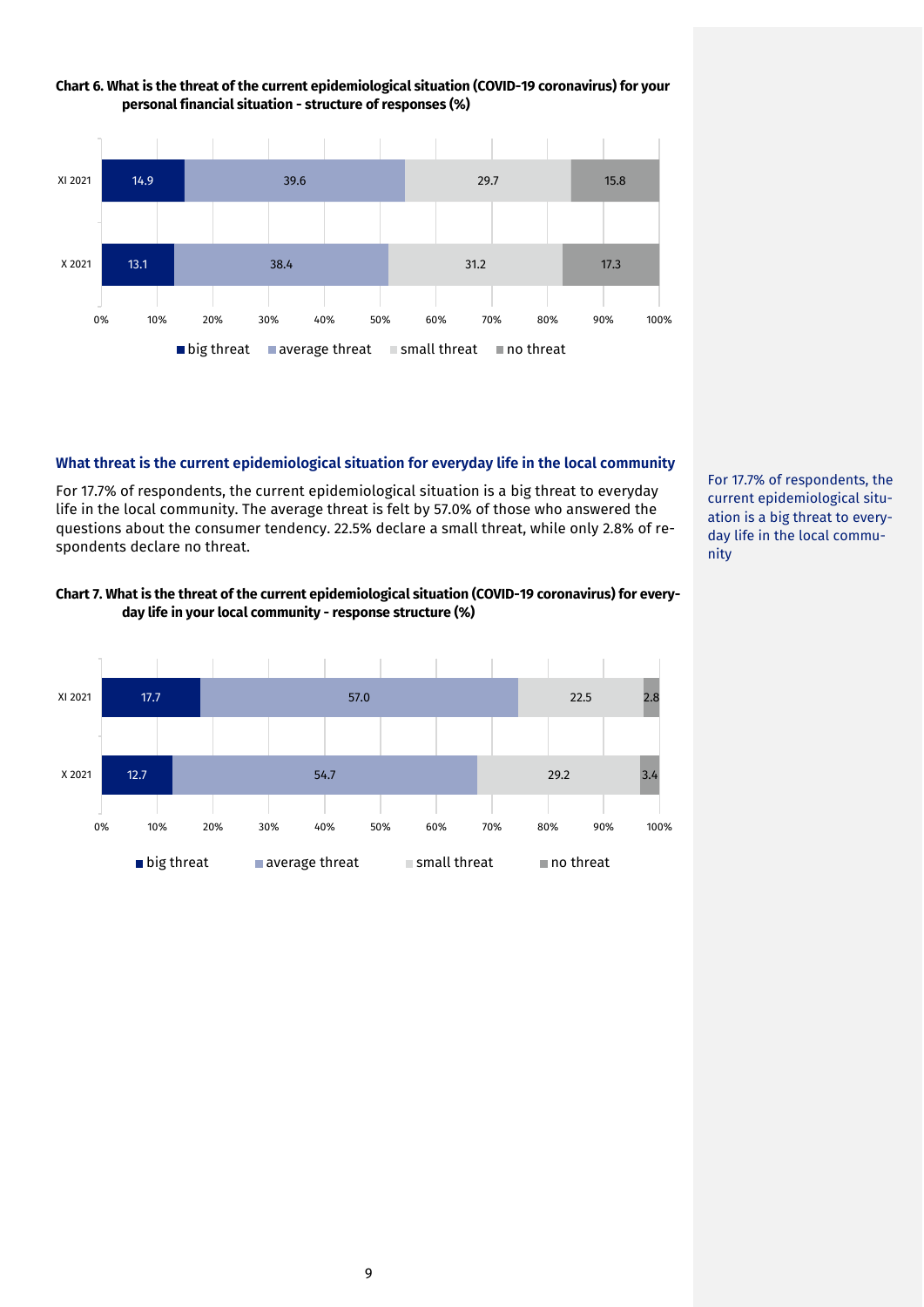# **Table 1. Additional questions (response rates) - epidemiological situation (COVID-19 coronavirus threat)**

| SPECIFICATION                                                                             |                                             | September<br>2021 | October<br>2021 | November<br>2021 |
|-------------------------------------------------------------------------------------------|---------------------------------------------|-------------------|-----------------|------------------|
| What impact did the current epidemiologi-                                                 | significant                                 | 21.5              | 20.7            | 20.7             |
| cal situation have on your responses<br>(COVID-19 coronavirus)?                           | moderate                                    | 55.1              | 55.7            | 55.1             |
|                                                                                           | none                                        | 23.4              | 23.6            | 24.2             |
| In connection with the current epidemiolog-                                               | definitely yes                              | 2.6               | 1.9             | 2.4              |
| ical situation (COVID-19 coronavirus), are<br>you afraid of losing your job or stopping   | possible                                    | 8.3               | 9.2             | 8.4              |
| vour own business?                                                                        | rather not                                  | 21.1              | 24.9            | 22.1             |
|                                                                                           | no                                          | 28.0              | 23.2            | 22.5             |
|                                                                                           | I have no opinion                           | 1.8               | 1.6             | 2.0              |
|                                                                                           | not applicable (for non-<br>working people) | 38.2              | 39.2            | 42.6             |
| What threat do you think is the current epi-                                              | big threat                                  | 24.2              | 25.2            | 32.5             |
| demiological situation (COVID-19 corona-                                                  | average threat                              | 54.6              | 56.2            | 52.2             |
| virus) for the health of the population of Po-<br>land as a whole?                        | small threat                                | 19.2              | 17.1            | 13.1             |
|                                                                                           | no threat                                   | 2.0               | 1.5             | 2.2              |
| What threat do you think is the current epi-                                              | big threat                                  | 16.5              | 18.2            | 22.0             |
| demiological situation (COVID-19 corona-<br>virus) for your personal health?              | average threat                              | 50.2              | 50.3            | 52.9             |
|                                                                                           | small threat                                | 28.6              | 26.8            | 21.3             |
|                                                                                           | no threat                                   | 4.7               | 4.7             | 3.8              |
| What threat do you think is the current epi-                                              | big threat                                  | 42.9              | 41.1            | 44.5             |
| demiological situation (COVID-19 corona-<br>virus) for the economy in Poland?             | average threat                              | 44.6              | 46.1            | 45.5             |
|                                                                                           | small threat                                | 11.5              | 11.8            | 8.8              |
|                                                                                           | no threat                                   | 1.0               | 1.0             | 1.2              |
| What threat do you think is the current epi-                                              | big threat                                  | 12.2              | 13.1            | 14.9             |
| demiological situation (COVID-19 corona-                                                  | average threat                              | 40.2              | 38.4            | 39.6             |
| virus) for your personal financial situation?                                             | small threat                                | 32.9              | 31.2            | 29.7             |
|                                                                                           | no threat                                   | 14.7              | 17.3            | 15.8             |
| What threat do you think is the current epi-                                              | big threat                                  | 14.0              | 12.7            | 17.7             |
| demiological situation (COVID-19 corona-<br>virus) for everyday life in your local commu- | average threat                              | 53.6              | 54.7            | 57.0             |
| nity?                                                                                     | small threat                                | 29.6              | 29.2            | 22.5             |
|                                                                                           | no threat                                   | 2.8               | 3.4             | 2.8              |

In case of quoting Statistics Poland data, please provide information: "Source of data: Statistics Poland", and in case of publishing calculations made on data published by Statistics Poland, please include the following disclaimer: "Own study based on figures from Statistics Poland".